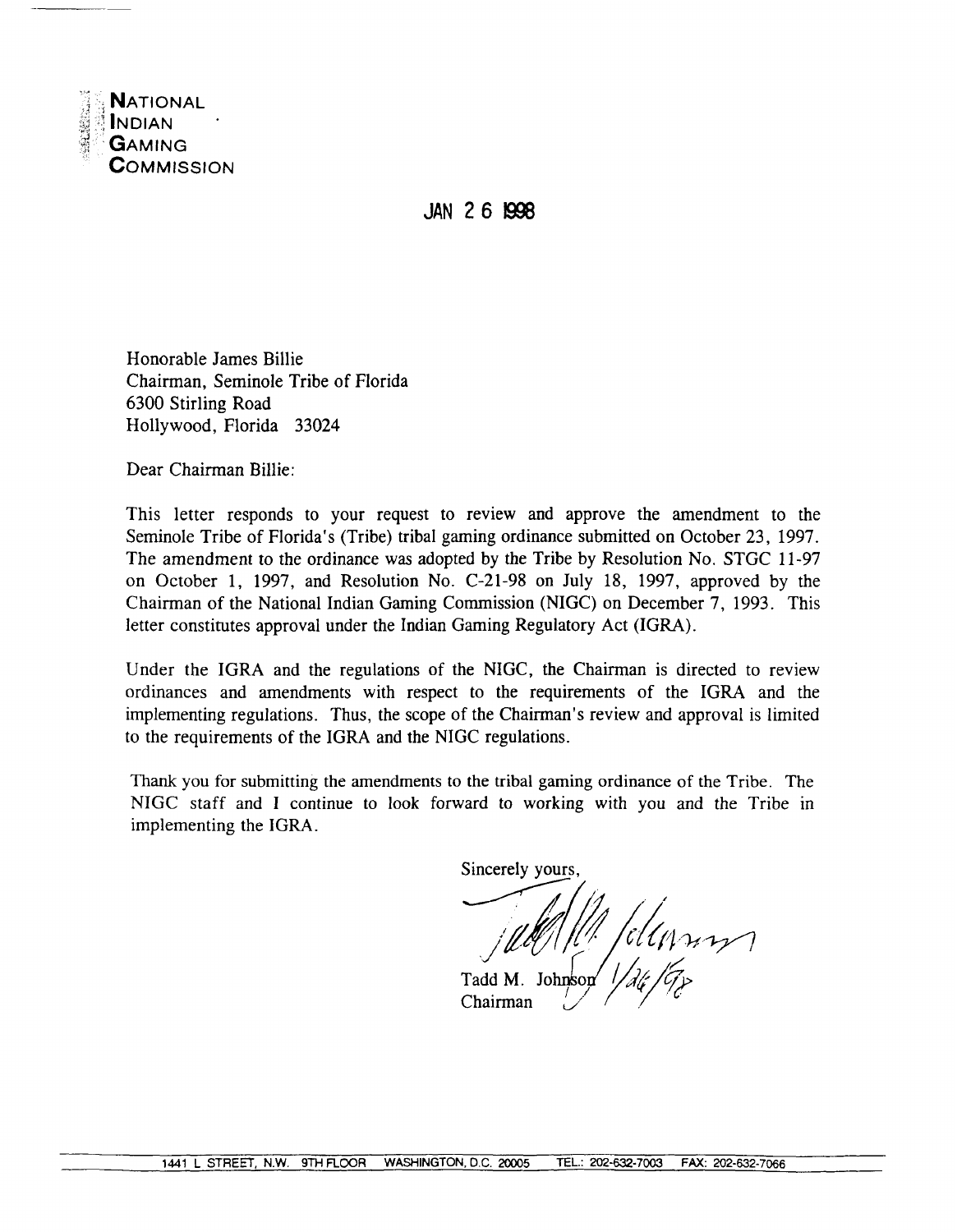**OCT 2~ !9~~**

## **RE: DESIGNATION OF TRIBAL GAMING MONITOR AS THE CONTACT PERSON WITH THE NATIONAL INDIAN GAMING COMMISSION FOR FINGERPRINT CARDS AND FINGERPRINT CARD PROCESSING**

#### **SEMINOLE TRIBAL GAMING COMMISSION HOLLYWOOD, FLORIDA**

**Resolution No. STGC 11-97**

 $\tilde{\mathbf{v}}$ 

- **WHEREAS, the Seminole Tribe of Florida is an organized Indian Tribe as defined in Section l6of the Act ofiune 18, 1934, asamended; and**
- **WHEREAS,** the Indian Gaming Regulatory Act, 25 U.S.C. Sec. 2701 et seq., enacted on **October 17, 1988, provides a statutory basis for the Seminole Tribe of Florida to regulate gaming conducted within the boundaries of its Tribal lands; and**
- **WHEREAS, on November 20, 1995, the Seminole Tribe of Florida established the Seminole Tribal Gaming Commission by Tribal Council Resolution No. C-I 10-96 to exercise any and all powers and responsibilities set forth in Ordinance No. C-02- 94, an Ordinance of the Seminole Tribe of Florida for Gaming on Tribal Lands to ensure compliance with the Indian Gaming Regulatory Act, 25 U.S.C. Sec. 2701 et seq. as implemented by the regulations promulgated by the National Indian Gaming Commission; and**
- **WHEREAS, on July 18, 1997 the Tribal Council of the Seminole Tribe of Florida amended Section 8-4(d)(xix) of Ordinance No. C-02-94 authorizing fingerprints for applicants for Tribal gaming licenses to be taken by the Seminole Tribal Gaming Commission for submittal to the National Indian Gaming Commission and processing by the Federal Bureau of Investigation; and**
- **WHEREAS, the Tribal Council of the Seminole Tribe of Florida further authorized and directed the Seminole Tribal Gaming Commission to designate <sup>a</sup> contact person with the National Indian Gaming Commission for fingerprints and fingerprint processing; and**

**WHEREAS, the Seminole Tribal Gaming Commission is otherwise fully advised.**

**NOW THEREFORE BE IT RESOLVED: that the Seminole Tribal Gaming Commission hereby designates the Tribal Gaming Monitor to be the contact person with the National Indian Gaming Commission for the purposes enumerated herein; and**

**BE IT FURTHER RESOLVED: that the Tribal Gaming Monitor shall be responsible for proper training in fingerprinting techniques of all personnel assigned to the taking of fingerprints; and**

**BE IT FURTHER RESOLVED: that the Chairman of the Seminole Tribal Gaming Commission is**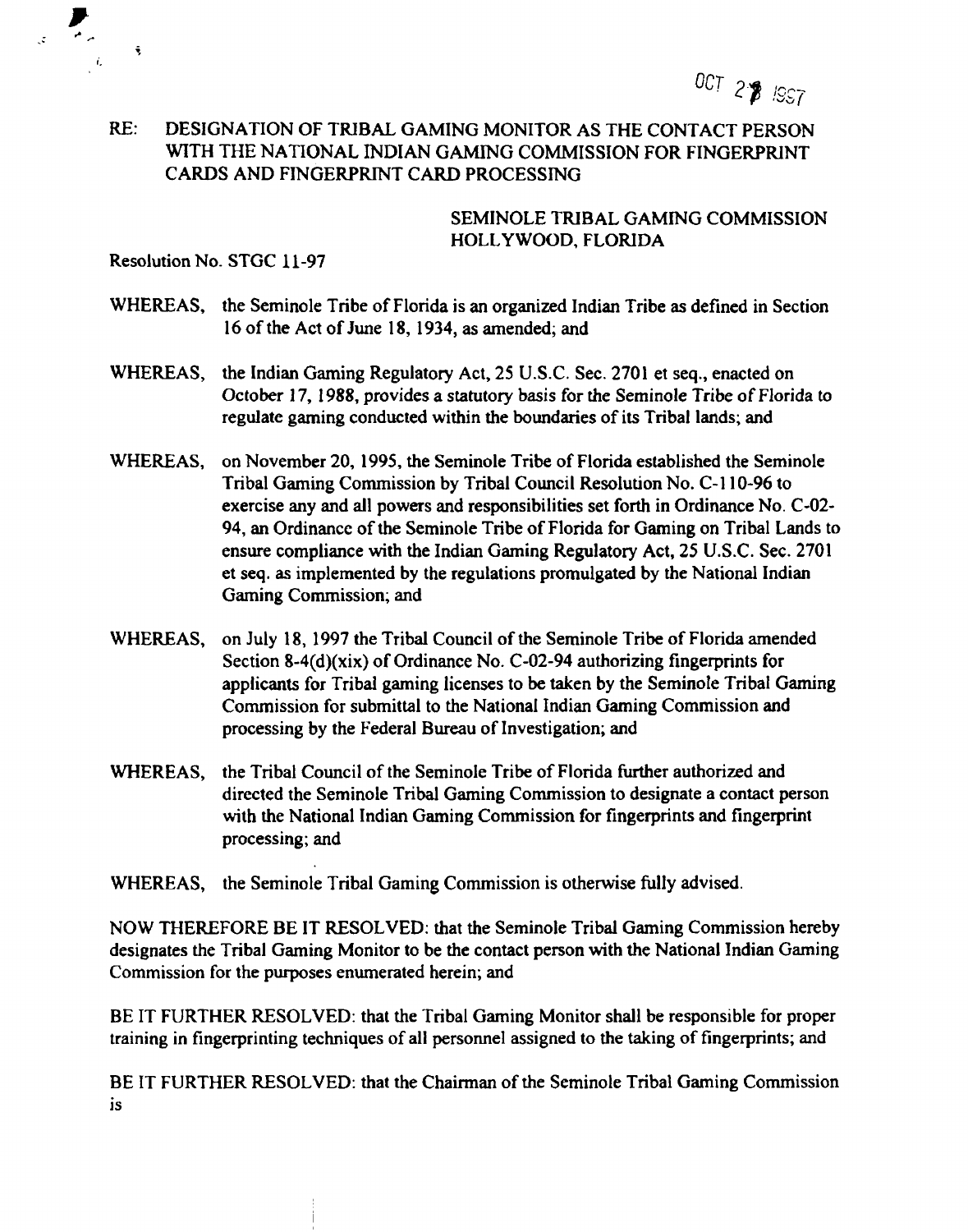## **RE: DESIGNATION OF TRIBAL GAMING MONITOR AS THE CONTACT PERSON WITH THE NATIONAL INDIAN GAMING COMMISSION FOR FINGERPRINT CARDS AND FINGERPRINT CARD PROCESSING**

**Resolution No. STGC- 11-97**

**Page 2**

**hereby authorized and directed to inform the National Indian Gaming Commission of the appointment of the Tribal Gaming Monitor as the contact person for the purposes enumerated herein; and**

**BE IT FURTHER RESOLVED: that this resolution is hereby adopted after motion by Max B. Osceola, Jr. , seconded by David R. Cypress, and a roll call vote as follows:**

| Commission Representative David R. CypressAYE    |  |
|--------------------------------------------------|--|
| Commission Representative Jack Smith, JrAYE      |  |
| Commission Representative Max B. Osceola, Jr AYE |  |

**DONE THIS <sup>01</sup> DAY OF October 1997, at the regular meeting of the Seminole Tribal Gaming Commission duly convened at Hollywood. Florida, with <sup>a</sup> quorum being present by <sup>a</sup> vote of <sup>5</sup> for, 0 against, with 0 abstentions.**

Chairman **TRIBAL GAMING COMMISSION ATTEST: Secretary/Treasurer** SEMINOLE TRIBAL GAMING COMMISSION

**A:\STGC.WPD**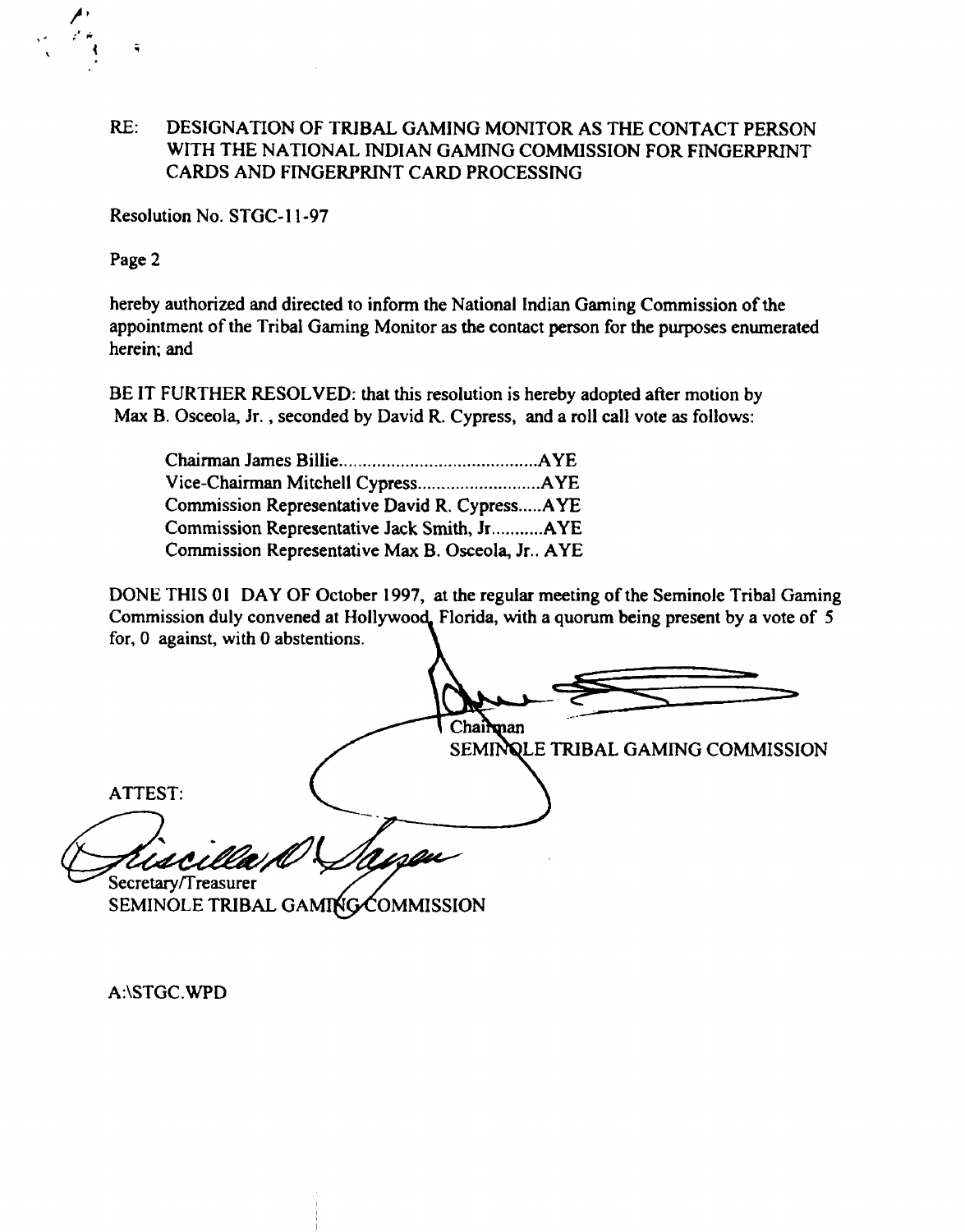**RE: AMENDMENT OF SECTION 8-4(D)(XIX) OF ORDINANCE NO. C-02-94, AN ORDINANCE OF THE SEMINOLE TRIBE OF FLORIDA FOR GAMING ON TRIBAL LANDS**

## **SEMINOLE TRIBE OF FLORIDA HOLLYWOOD, FLORIDA**

**OC7~~**

**~I**

**Resolution No. C-21-98**

- **WHEREAS, the Seminole Tribe of Florida is an organized Indian Tribe as defined in Section 16 of the Act of June 18, 1934, as amended; and**
- **WHEREAS, the Indian Gaming Regulatory Act, <sup>25</sup> U.S.C. Sec. <sup>2701</sup> et seq., enacted on October 17, 1988, provides a statutory basis for the Seminole Tribe of Florida to regulate gaming conducted within the boundaries of its Tribal lands; and**
- **WHEREAS, the referenced Act established the National Indian Gaming Commission which has promulgated certain regulations, 25 C.F.R. Chapter III; and**
- **WHEREAS, on November 20,.1995, the Seminole Tribe of Florida established the Seminole Tribal Gaming Commission by Tribal Council Resolution No. C-110-96 to exercise any and all powers and responsibilities set forth in Ordinance No. C-02- 94, an Ordinance of the Seminole Tribe of Florida for Gaming on Tribal Lands to ensure compliance with the Indian Gaming Regulatory Act, 25 U.S.C. Sec. 2701 et seq. as implemented by the regulations promulgated by the National Indian Gaming Commission; and**
- **WHEREAS, Tribal Ordinance No. C-02-94, Tribal Council Resolution No. C-26-94, regulations promulgated by the National Indian Gaming Commission, and <sup>a</sup> Memorandum of Understanding between the Seminole Tribe of Florida and the National Indian Gaming Commission require that fingerprints be taken by <sup>a</sup> designated law enforcement agency for direct submittal to the National Indian Gaming Commission and processing by the Federal Bureau of Investigation; and**
- **WHEREAS, to increase the efficiency of the background investigation process the Seminole Tribal Gaming Commission has recommended to the Tribal Council of the Seminole Tribe of Florida that the Seminole Tribal Gaming Commission be authorized to take fingerprints and submit the fingerprints to the National Indian Gaming Commission for processing by the Federal Bureau of Investigation; and**

**WHEREAS, the Tribal Council of the Seminole Tribe of Florida is otherwise fully advised.**

**NOW THEREFORE BE IT RESOLVED THAT: the Tribal Council of the Seminole Tribe of Florida hereby approves an amendment of Section 8-4(d)(xix) of Tribal Council Ordinance No. C-02-94, an Ordinance of the Seminole Tribe of Florida for Gaming on Tribal Lands, and which**

**.4**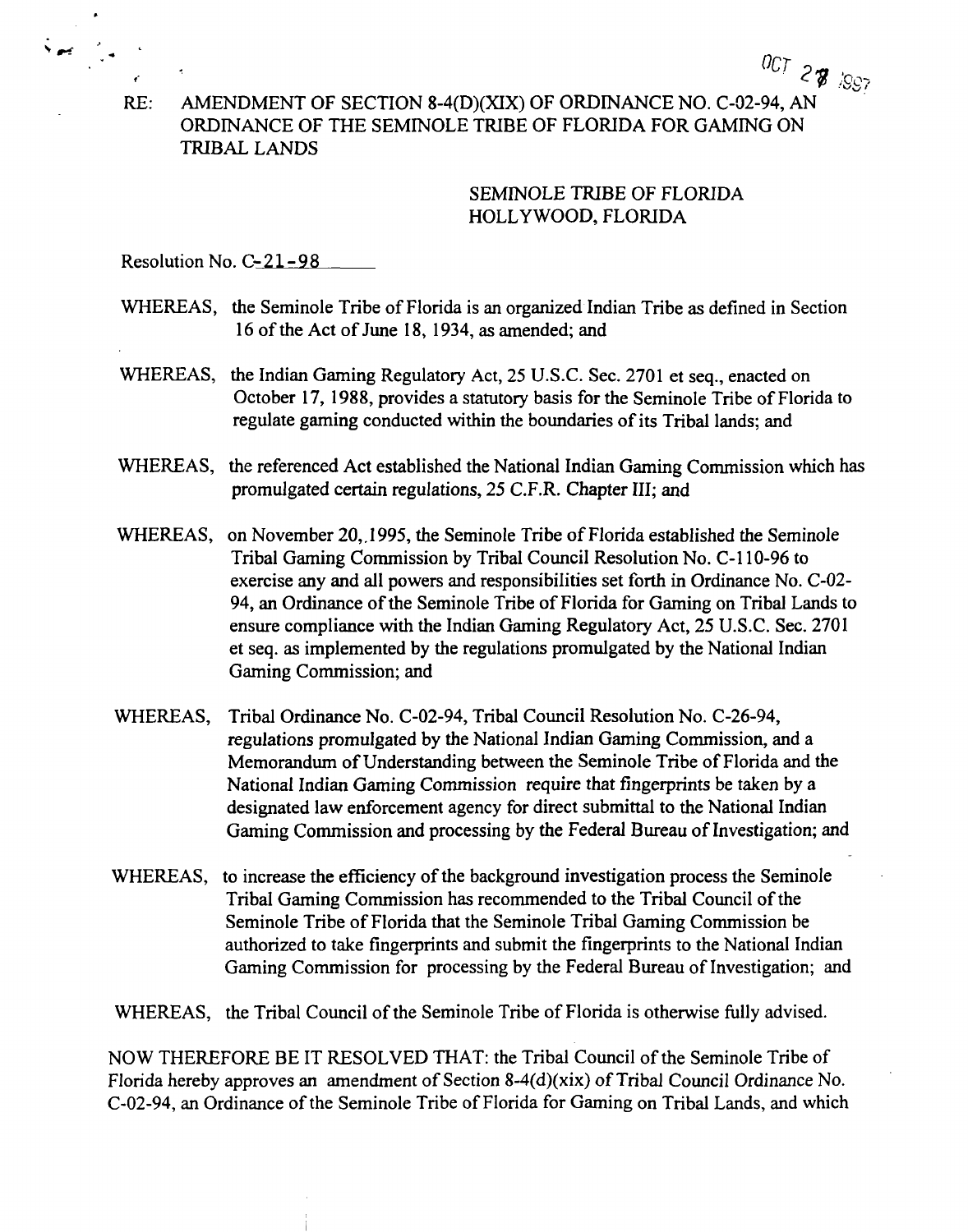# **I~E: AMENDMENT OF SECTION 8-4(D)(XIX) OF ORDINANCE NO. C-02-94, AN ORDINANCE OF ThE SEMINOLE TRIBE OF FLORIDA FOR GAMING ON TRIBAL LANDS**

**Resolution No. C-21-98**

**Page 2**

**section hereafter shall read as follows:**

**fingerprints of the applicant to be taken by the Seminole Tribal Gaming Commission for <sup>a</sup> criminal history check and submitted to the National Indian Gaming Commission for processing by the Federal Bureau of Investigation. A criminal history check will include <sup>a</sup> check of criminal history records information maintained by the Federal Bureau of Investigation.; and**

**BE IT FURTHER RESOLVED: that the Chairman of the Tribal Council is authorized and directed to submit an original of this resolution to the National Indian Gaming Commission with <sup>a</sup> request that the National Indian Gaming Commission accept fmgerprint cards submitted directly to the National Indian Gaming Commission by the Seminole Tribal Gaming Commission and process the fingerprint cards through the Federal Bureau of Investigation; and**

**BE IT FURTHER RESOLVED: that the Seminole Tribal Gaming Commission is authorized and directed to designate <sup>a</sup> contact person with the National Indian Gaming Commission for the above purposes; and**

**BE IT FURTHER RESOLVED: that any provisions of Tribal Council Resolution No. C-26-94 inconsistent with the provisions of this resolution are superseded by this resolution; and**

**BE IT FURTHER RESOLVED: That this resolution is hereby adopted after motion by ~Max B. Osceç ~pnd~iby jack Smith, aªEa roll call vote as follows:**

| Council Representative Max B. Osceola, Jr Aye |  |
|-----------------------------------------------|--|